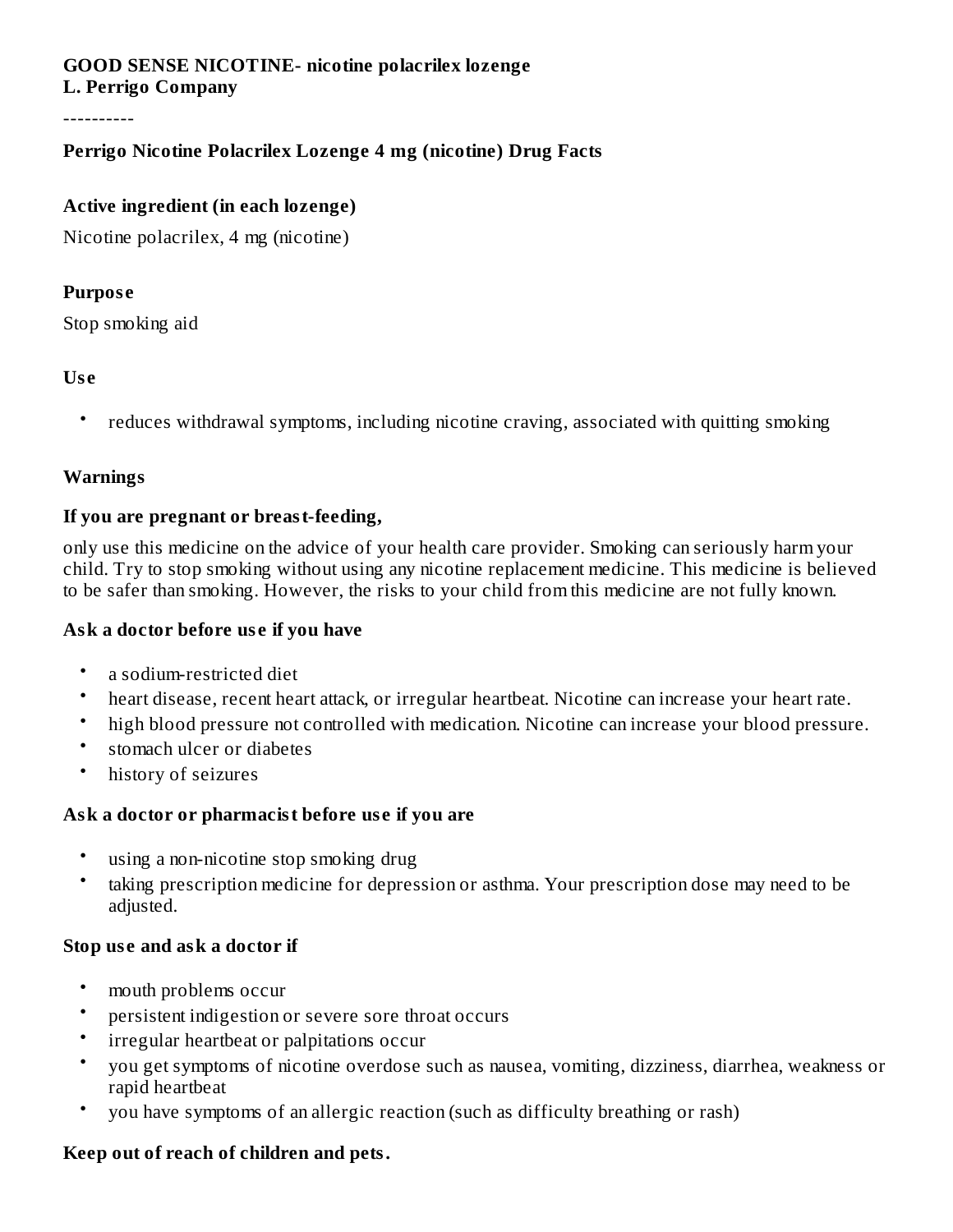Nicotine lozenges may have enough nicotine to make children and pets sick. If you need to remove the lozenge, wrap it in paper and throw away in the trash. In case of overdose, get medical help or contact a Poison Control Center right away. (1-800-222-1222)

## **Directions**

- if you are under 18 years of age, ask a doctor before use. No studies have been done to show if this product will work for you.
- before using this product, read the enclosed User's Guide for complete directions and other important information
- begin using the lozenge on your quit day
- if you smoke your first cigarette more than 30 minutes after waking up, use 2 mg nicotine lozenge
- if you smoke your first cigarette within 30 minutes of waking up, use 4 mg nicotine lozenge according to the following 12 week schedule:

| Weeks 1 to 6    | Weeks 7 to 9    | Weeks 10 to 12  |  |  |
|-----------------|-----------------|-----------------|--|--|
| 1 lozenge every | 1 lozenge every | 1 lozenge every |  |  |
| 1 to 2 hours    | 2 to 4 hours    | 4 to 8 hours    |  |  |

- nicotine lozenge is a medicine and must be used a certain way to get the best results
- place the lozenge in your mouth and allow the lozenge to slowly dissolve (about 20-30 minutes). Minimize swallowing. Do not chew or swallow lozenge.
- you may feel a warm or tingling sensation
- occasionally move the lozenge from one side of your mouth to the other until completely dissolved (about 20-30 minutes)
- do not eat or drink 15 minutes before using or while the lozenge is in your mouth
- to improve your chances of quitting, use at least 9 lozenges per day for the first 6 weeks
- do not use more than one lozenge at a time or continuously use one lozenge after another since this may cause you hiccups, heartburn, nausea or other side effects
- do not use more than 5 lozenges in 6 hours. Do not use more than 20 lozenges per day.
- it is important to complete treatment. If you feel you need to use the lozenge for a longer period to keep from smoking, talk to your health care provider.

# **Other information**

- each lozenge contains: sodium 17 mg
- Phenylketonurics: Contains Phenylalanine 5.1 mg per lozenge
- sugar alcohol content: 1 g mannitol per lozenge
- store at 20-25°C (68-77°F)
- keep vial tightly closed and protect from light

## **Inactive ingredients**

aspartame, magnesium stearate, mannitol, natural peppermint flavor, potassium bicarbonate, sodium alginate, sodium carbonate, xanthan gum

## **Questions or comments?**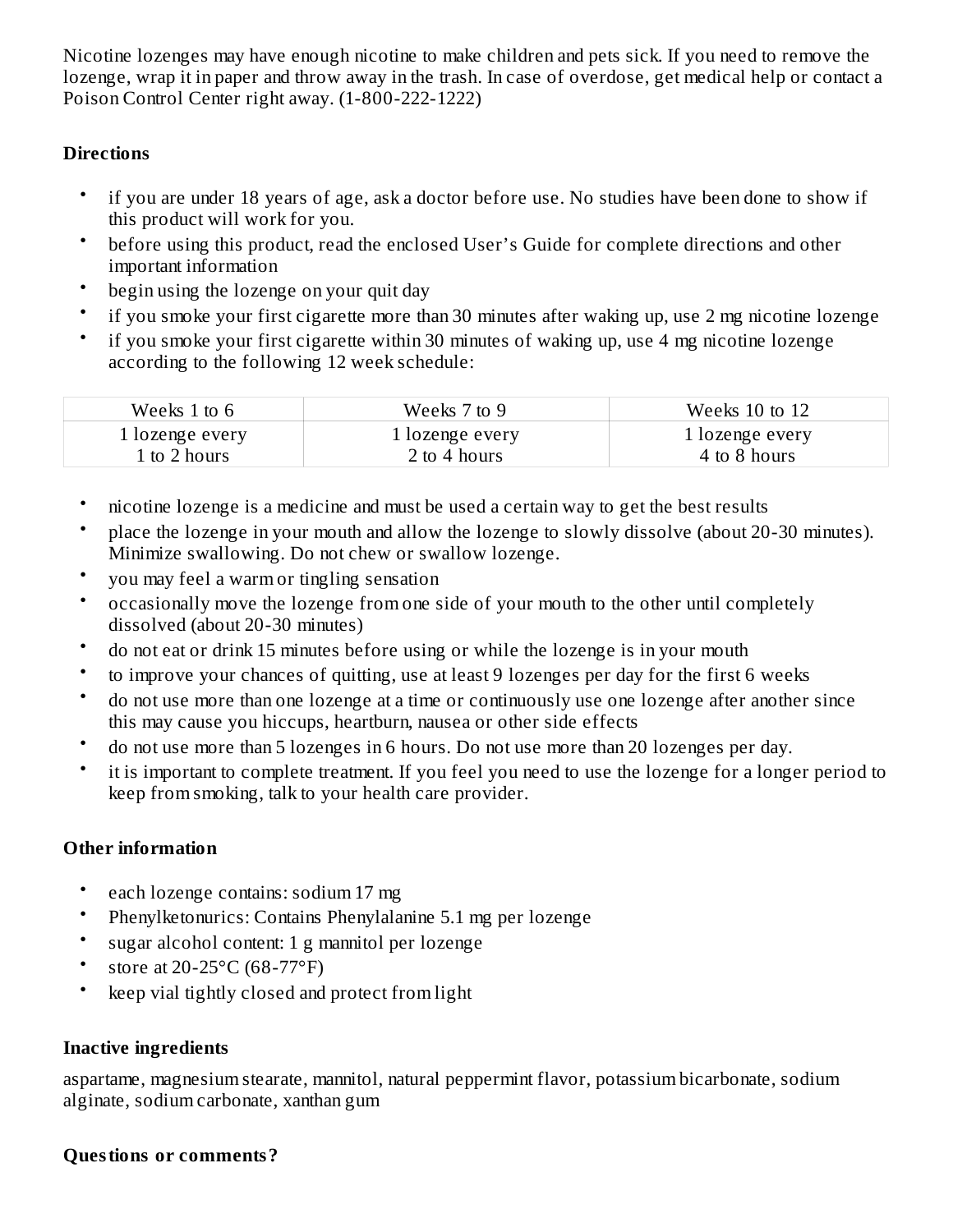## **Consumer Information**

*Nicotine*

*Polacrilex Lozenge*

*2 mg and 4 mg User's Guide*

**How to Us e Nicotine Polacrilex Lozenges and Tips to Help You Quit Smoking.**

**• Not for sale to thos e under 18 years of age**

**• Proof of age required**

# **• Not for sale in vending machines or from any source where proof of age cannot be verified**

# **PLANNING YOUR SUCCESS**

- 1) The key to accomplishing anything important is commitment. When it comes to quitting smoking, that is especially true. Nicotine Polacrilex Lozenges can help if you really want to quit. Nicotine Polacrilex Lozenges help reduce withdrawal symptoms including nicotine craving associated with quitting smoking.
- 2) Your chances of staying off cigarettes are much better if you start with at least 9 Nicotine Polacrilex Lozenges daily. For best results, use the lozenges on a regular schedule (as outlined in this User's Guide).
- 3) Start using Nicotine Polacrilex Lozenges on your quit date.
- 4) This User's Guide outlines a 12-week plan for Nicotine Polacrilex Lozenges. Even though you may feel confident about your non-smoking status after a few weeks, it's important to stick with the plan to help you remain smoke free. Even a single cigarette can put you right back to square one.
- 5) Nicotine Polacrilex Lozenges work best when used together with a support plan. See information to the right for instructions on enrollment in the SmokeFreeHabits.com Free & Personalized Support Plan.
- 6) After the first six weeks, start using fewer Nicotine Polacrilex Lozenges, as directed in the instructions, gradually reducing your use over the next six weeks. If you feel the need to use the lozenges for a longer period to keep from smoking, talk to your health care provider.
- 7) If you have questions about using Nicotine Polacrilex Lozenges, please talk to your pharmacist, family doctor, or call toll-free 1-866-751-9303.

# **YES! YOU WANT TO QUIT.**

Wonderful. You've made the most important decision of all, to stop smoking. And by choosing Nicotine Polacrilex Lozenges to help you, you're starting on the right path. Now remember, using Nicotine Polacrilex Lozenges doesn't just mean taking a Nicotine Polacrilex Lozenge. It means setting and following a program like the one we suggest in this User's Guide.

Your own success depends on your effort, your level of addiction to tobacco, and your commitment to following your program.

# **LET'S FACE IT.**

Quitting smoking isn't easy! You or someone you know may have tried unsuccessfully. That's okay. It's hard to stop smoking the first time you try. The important part is to learn from your previous attempts, consider what went wrong and keep trying to quit until you succeed. Look to this User's Guide for support as you undergo this terrific task. The guide includes important information on how to use Nicotine Polacrilex Lozenges and also gives you tips to help you stop smoking. Refer back to it often for advice, answers, and encouragement to help you stay on track.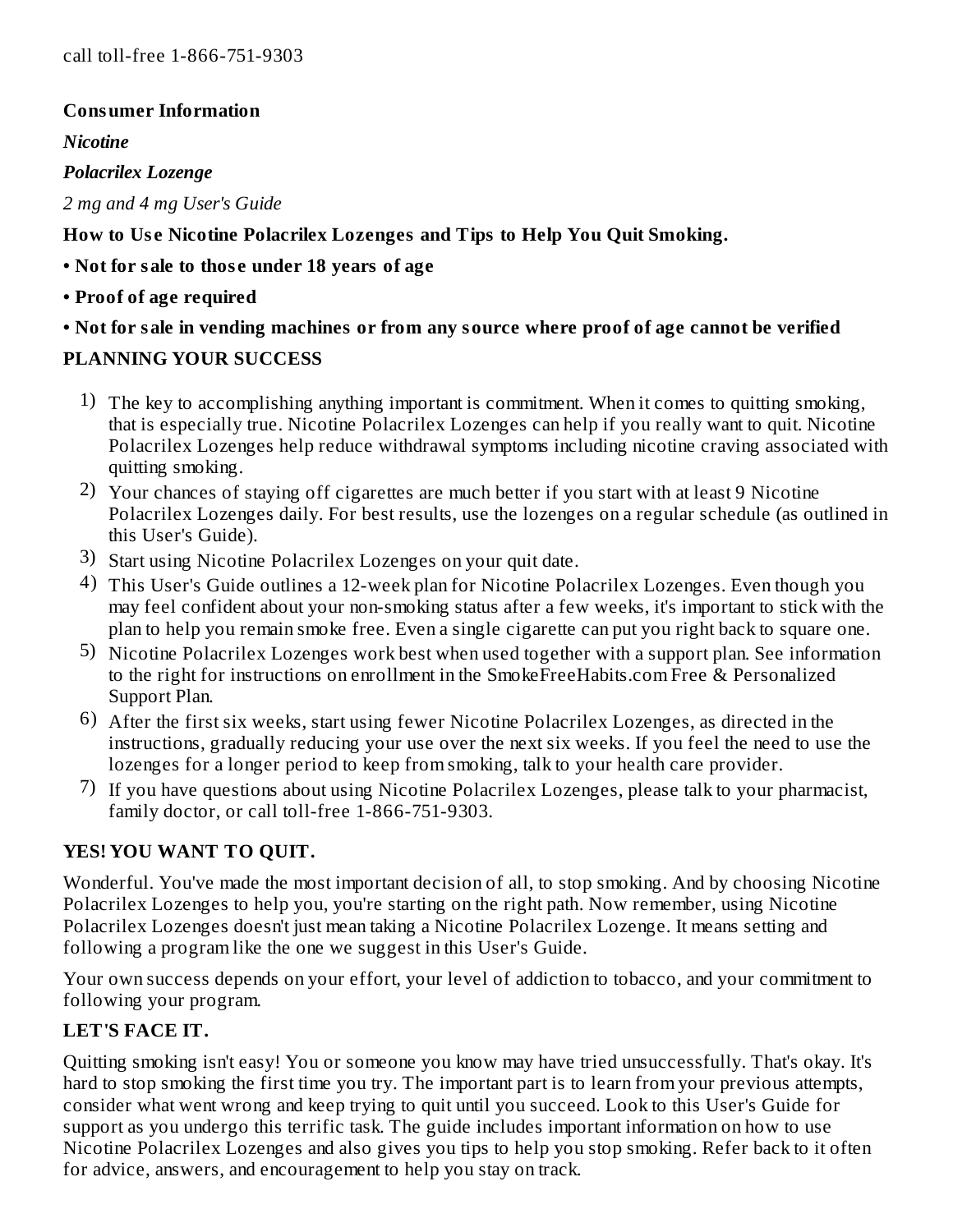## **GET MOTIVATED. STAY MOTIVATED.**

Everyone has a reason for quitting–whether you're concerned about your health, your appearance, family or peer pressure, or the effect of secondhand smoke on your loved ones–all of the above, or something else entirely. Whatever your reasons, write them down. There's a wallet card on the bottom of this User's Guide. Write your reasons on the card and carry it with you. When you have an urge to smoke or experience a difficult moment it can help you focus on your reasons for quitting. Lots of people quit with a co-worker, spouse or friend and use them as a quitting buddy. You can help each other out by providing extra encouragement in tough moments.

There may be support groups in your area for people trying to quit. Call your local chapter of the American Lung Association, American Cancer Society or American Heart Association for further information.Toll free phone numbers are printed on the wallet card on the bottom of this User's Guide.

## **UNDERSTANDING THE DOUBLE-EDGED SWORD.**

Smoking has two addictive components, a physical and a mental need for the nicotine in tobacco. You need to conquer both to succeed. Nicotine Polacrilex Lozenges can ease your physical nicotine addiction. But your readiness and resolve are necessary to help overcome the mental side of your cigarette dependence. So once you're ready, it's time to begin. But first, read and consider the following important warnings.

## **IMPORTANT WARNINGS**

This product is only for those who want to stop smoking.

**If you are pregnant or breast-feeding, only us e this medicine on the advice of your health care provider.** Smoking can seriously harm your child. Try to stop smoking without using any nicotine replacement medicine. This medicine is believed to be safer than smoking. However, the risks to your child from this medicine are not fully known.

## **Ask a doctor before us e if you have**

- a sodium-restricted diet
- heart disease, recent heart attack or irregular heartbeat. Nicotine can increase your heart rate.
- high blood pressure not controlled with medication. Nicotine can increase your blood pressure.
- stomach ulcers or diabetes.
- history of seizures

# **Ask a doctor or pharmacist before us e if you are**

- using a non-nicotine stop smoking drug
- taking prescription medicine for depression or asthma. Your prescription dose may need to be adjusted.

## **Stop us e and ask a doctor if**

- mouth problems occur
- persistent indigestion or severe sore throat occurs
- irregular heartbeat or palpitations occur
- you get symptoms of nicotine overdose such as nausea, vomiting, dizziness, diarrhea, weakness or rapid heartbeat
- you have symptoms of an allergic reaction (such as difficulty breathing or rash)

**Keep out of reach of children and pets.** Nicotine lozenges may have enough nicotine to make children and pets sick. If you need to remove the lozenge, wrap it in paper and throw away in the trash. In case of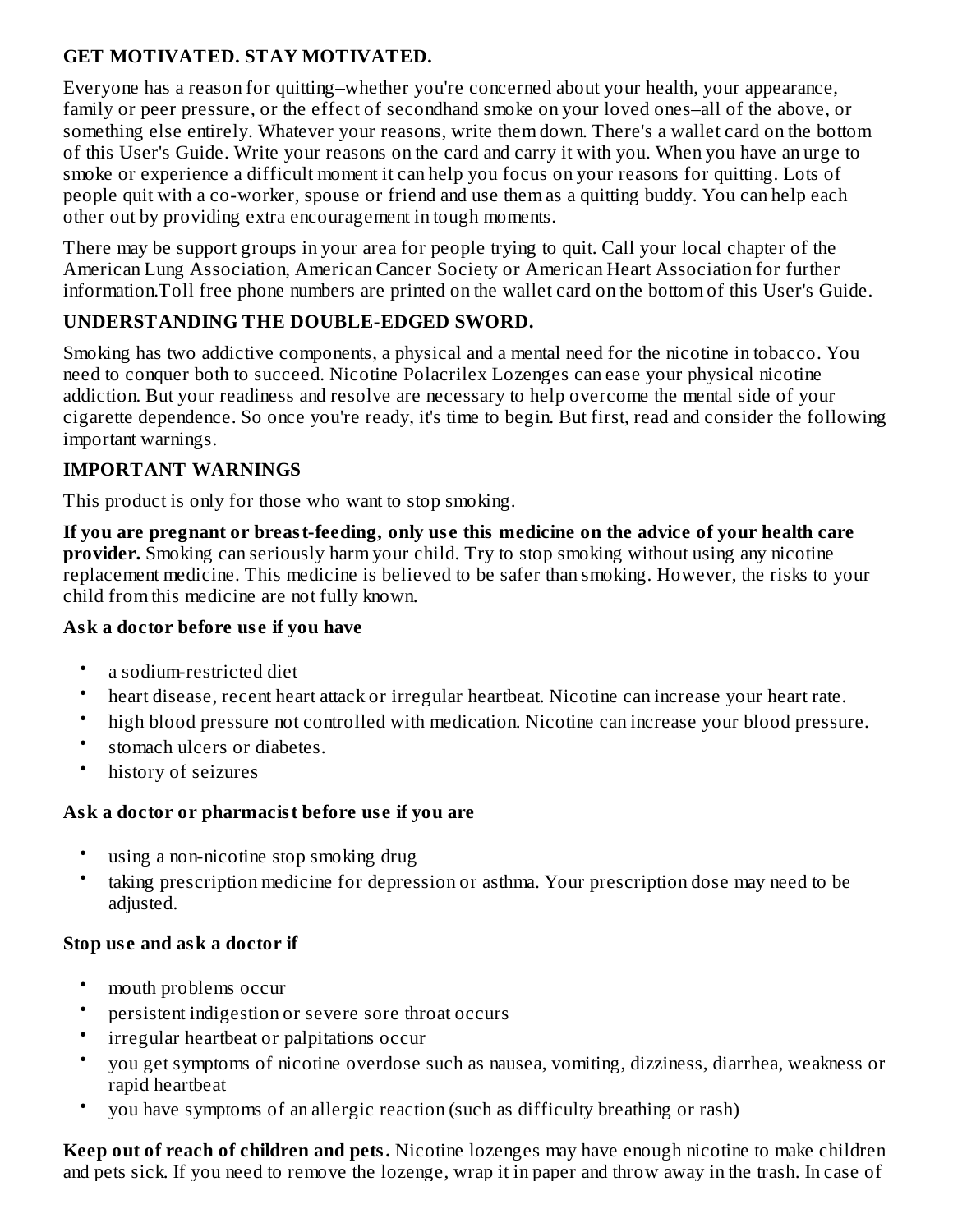overdose, get medical help or contact a Poison Control Center right away. (1-800-222-1222)

## **YOU'RE READY TO START.**

Okay, you're ready. To become a non-smoker, start today. Now before you do anything else, you have a bit of planning to do. Read this User's Guide all the way through. You want to make sure you bought the right dose to start. If you typically smoke **your first cigarette within 30 minutes of waking up,** use the 4 mg Nicotine Polacrilex Lozenges. If you smoke **your first cigarette more than 30 minutes after waking up,** use the 2 mg Nicotine Polacrilex Lozenges.

Next, plan your quitting schedule. Get a calendar to follow your progress and mark the following four important dates (see the reminders on the left side of this leaflet).

## **THE PROGRAM**

#### STEP 1. (Weeks 1-6) Starting on your quit date it's best to use at least 9 Nicotine Polacrilex **Lozenges each day, one every 1-2 hours.**

First choose the day you plan to quit (make it soon). Place the Step 1 reminder on this date. That's the day you will start using Nicotine Polacrilex Lozenges to calm your cravings for nicotine and help you stay smoke free. Prior to the quit date, get rid of all your cigarettes to remove temptations and make it more difficult to start smoking again.

Use a Nicotine Polacrilex Lozenge every 1 to 2 hours and at least 9 lozenges each day for the first 6 weeks to help prevent unexpected cravings and improve your chances of quitting. **Thes e aren't ordinary lozenges.** Place the lozenge in your mouth and allow the lozenge to slowly dissolve (about 20-30 minutes). Minimize swallowing. **Do not chew or swallow the lozenge.** You may feel a warm or tingling sensation. Occasionally move the lozenge from one side of your mouth to the other until completely dissolved (about 20 to 30 minutes). **Remember to read the USING Nicotine Polacrilex LOZENGES PROPERLY s ection before you take your first Nicotine Polacrilex Lozenge.**

#### STEP 2. (The next three weeks, that is weeks 7-9). At the beginning of week 7 start using fewer **Nicotine Polacrilex Lozenges, one every 2-4 hours.**

After six weeks, you should wait a little longer between lozenges, one lozenge every two to four hours. This will help you gradually use fewer Nicotine Polacrilex Lozenges. Put the Step 2 reminder on the first day of week 7 to help remind you when to start reducing the number of Nicotine Polacrilex Lozenges you take.

### **STEP 3. (The last three weeks, that is weeks 10-12). At the beginning of week 10, reduce Nicotine Polacrilex Lozenge us e even further, one every 4-8 hours.**

At the beginning of week 10 further decrease the number of Nicotine Polacrilex Lozenges you use each day to reduce the amount of nicotine you get. You should do this by using one lozenge every 4 to 8 hours. Put the Step 3 reminder on the first day of week 10 so you know when you should be starting this last step to becoming smoke and nicotine-free.

# **END. At the end of week 12 you'll complete Nicotine Polacrilex Lozenges therapy.**

Put the "EX-SMOKER" reminder on your calendar on the date 12 weeks after the day you stopped smoking and started using Nicotine Polacrilex Lozenges.

# **BE PREPARED.**

Since smoking is an addiction, it is hard to quit. Even after you stop, there will be times when you WANT a cigarette, sometimes strongly. (See also section on "Challenges To Watch For"). The best defense is to be prepared. Plan now for handling tough times so you don't give in. For example: think about situations when you usually get a craving for cigarettes or where you think you might experience strong cravings. Try to avoid these situations where you can (for example, avoid spending time with smokers, or drinking alcohol, if those things tempt you to smoke).

Change your habits. For example, take your coffee break somewhere else. Take a walk. In other words,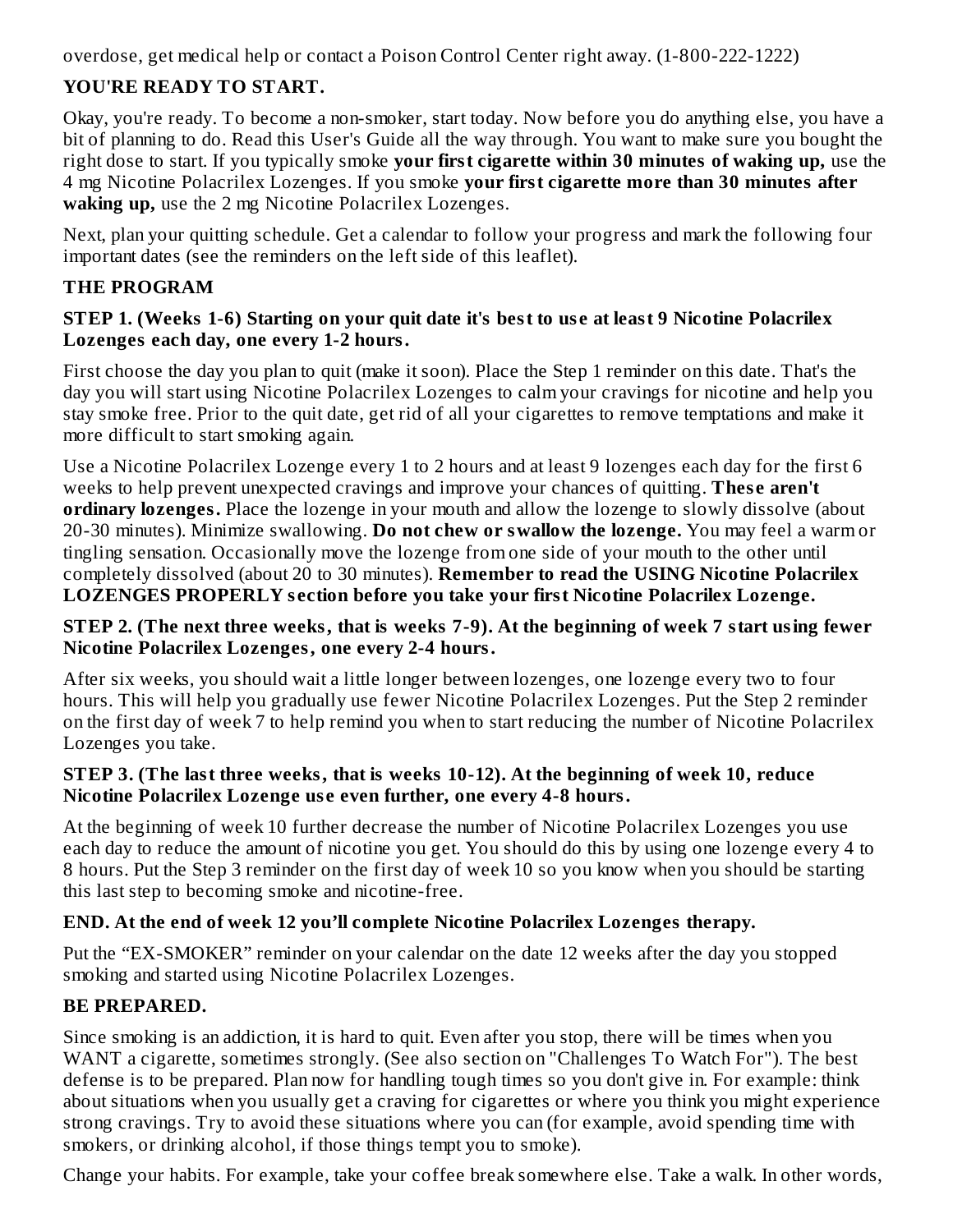break the association between your usual habits and cigarettes.

If you do encounter a situation where you feel a strong craving, fight it! Take a break from the situation; keep yourself busy or distracted with other activities. Remind yourself why you want to quit, and above all, remind yourself that having "just one" really will hurt your goal of quitting!

To prepare for tough situations, assemble a "survival package" – items that can keep you distracted in case you get a craving. For example, you may include cinnamon gum or hard candy, relaxing music, and things to keep your hands busy like a smooth stone, paper clips, or a rubber ball.

Track your progress as you quit. Keep a journal. Write down how many pieces of Nicotine Polacrilex Lozenges you use each day. Note if and when you get a craving. If you slip and have a cigarette, don't give up. Stop smoking again and get back on your program with Nicotine Polacrilex Lozenges.

Establish your support network. Keep friends' and family members' phone numbers ready to get the moral support you need. Before quitting, ask friends and family to support and encourage you. Think of specific ways they can help.

Reward yourself. Set aside little gifts to yourself such as a CD or video, which you can earn by overcoming difficult hurdles.

## **HOW Nicotine Polacrilex LOZENGES WORK.**

Nicotine Polacrilex Lozenges are a form of Nicotine Replacement Therapy. They deliver nicotine to your body, temporarily relieving craving and nicotine withdrawal symptoms when you quit smoking. But unlike cigarettes, Nicotine Polacrilex Lozenges deliver a lower, steady level of nicotine to your blood. When used as directed, Nicotine Polacrilex Lozenges help you regulate, control, and gradually reduce your body's craving for nicotine.

The good news is that Nicotine Polacrilex Lozenges contain no tar or carbon monoxide, and therefore don't present the same medical risks as cigarettes.

However, the lozenges still deliver nicotine, the addictive ingredient in cigarettes. And for some people the nicotine in Nicotine Polacrilex Lozenges can occasionally cause mouth or throat irritation, headaches, nausea, hiccups, upset stomach or dizziness.

# **USING Nicotine Polacrilex LOZENGES PROPERLY.**

Remember, **Nicotine Polacrilex Lozenges aren't like ordinary lozenges such as cough drops.** This lozenge is designed to deliver nicotine into your system through the lining of your mouth, not in your stomach like most other medicines. It is important to minimize swallowing the dissolved medicine in these lozenges so that it can be properly absorbed in your mouth.

Do not use more than one lozenge at a time, or many lozenges one after another since this can cause hiccups, heartburn, nausea or other side effects.

Read all the following instructions before using Nicotine Polacrilex Lozenges. Refer to them often to make sure you're using Nicotine Polacrilex Lozenges correctly.

IMPORTANT: Don't worry or give up if you do not like the taste of the lozenge at first. Nicotine Polacrilex Lozenges are a medication, not a candy. Most people get used to the taste after a day **or two. Remember, staying with the plan will help you quit. Begin using Nicotine Polacrilex Lozenges on your quit date.**

- 1) Remove the Nicotine Polacrilex Lozenge from the immediate container. Place the lozenge in your mouth and allow the lozenge to slowly dissolve (about 20-30 minutes). Minimize swallowing. **Do not chew or swallow the lozenge.** You may feel a warm or tingling sensation.
- 2) Occasionally move the lozenge from one side of your mouth to the other side until completely dissolved (about 20-30 minutes).

To reduce cravings or urges to smoke and other withdrawal symptoms, use Nicotine Polacrilex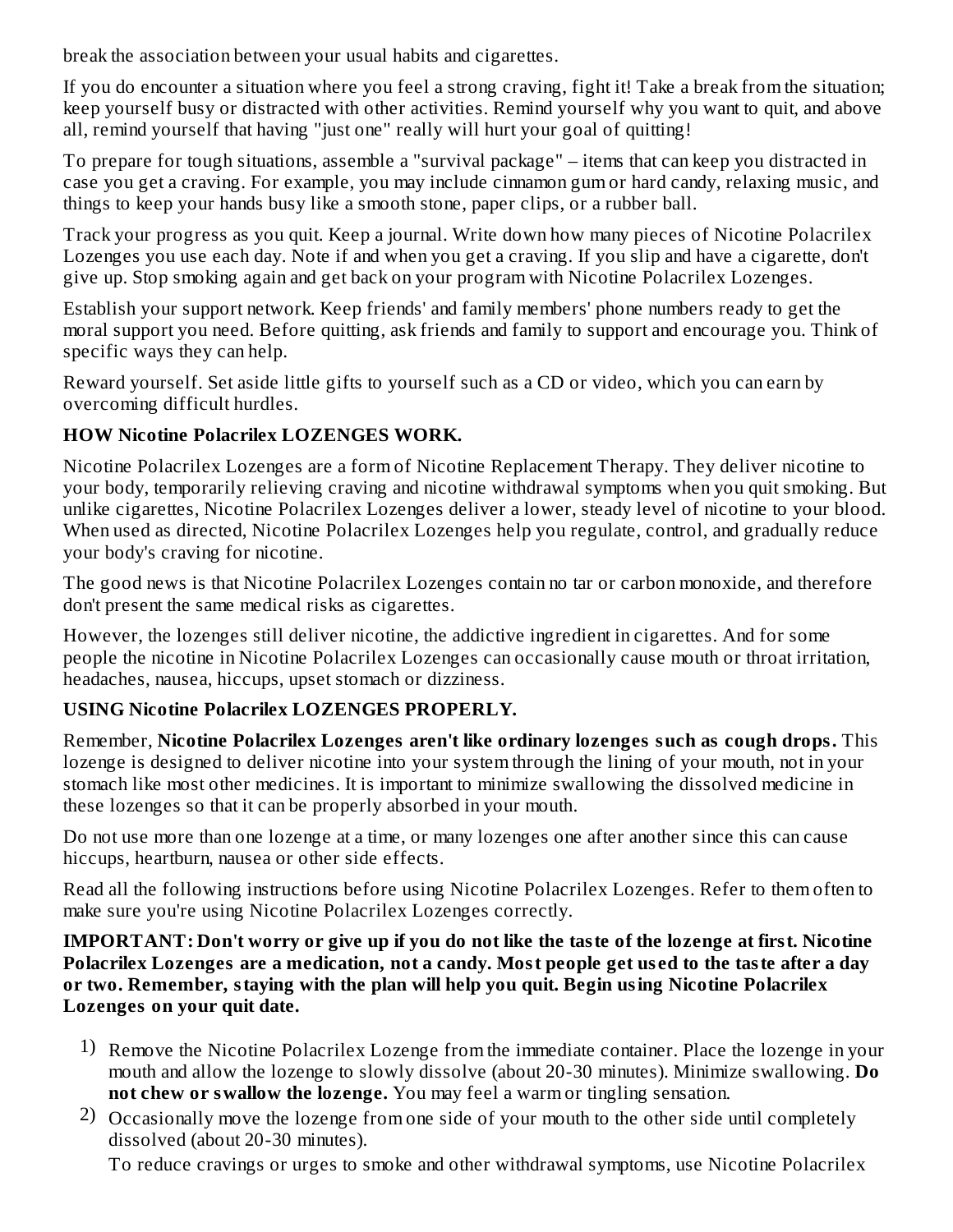Lozenges according to the following dosage schedule.

| Weeks 1 through 6            | Weeks 7 through 9            | Weeks 10 through 12          |  |  |
|------------------------------|------------------------------|------------------------------|--|--|
| 1 lozenge every 1 to 2 hours | 1 lozenge every 2 to 4 hours | 1 lozenge every 4 to 8 hours |  |  |

Do not use more than 5 lozenges in 6 hours. Do not use more than 20 lozenges per day. At the end of 12 weeks (3 months) you will have completed treatment.

**FOR THE BEST CHANCE OF QUITTING,** use Nicotine Polacrilex Lozenges on a regular schedule, using at least 9 lozenges a day during the first 6 weeks. That will help your body better adjust to the lack of cigarettes and better help prevent cravings. Some people may need more lozenges to reduce their cravings. Do not exceed the recommended maximum daily dosage of 20 lozenges per day. Do not continuously use one lozenge after another, since this may cause you hiccups, heartburn, nausea or other side effects.

Do not eat or drink 15 minutes before using or while the lozenge is in your mouth.

### **CUTTING BACK ON YOUR Nicotine Polacrilex LOZENGE USAGE.**

The whole reason for using Nicotine Polacrilex Lozenges is to decrease and slowly eliminate your need for nicotine, while you control cravings. So, as the above schedule indicates, you should gradually reduce the amount of Nicotine Polacrilex Lozenges you take per day. Some people find it easier to reduce by substituting ordinary sweets or sugar free candy for some of the Nicotine Polacrilex Lozenges they would normally use. As time goes on, you can increase the number of pieces of candy as you further reduce your use of Nicotine Polacrilex Lozenges. **It is important to complete treatment.** If you still feel the need to use Nicotine Polacrilex Lozenges to keep from smoking after week 12, talk with your health care provider.

## **MAKE QUITTING EASIER ON YOURSELF.**

Soon after your quit date, parties, bars, celebrations, and socializing may all tempt you to smoke. Please remember these tips to help you resist those urges and stay smoke-free.

#### **The Day You Quit Smoking:**

- Look to your family and friends for support. Let them know what to do or avoid doing to help you quit.
- Throw away ALL cigarettes, ashtrays, matches, lighters. You don't need them. You don't want them and you want to make it difficult to go back.
- Keep yourself occupied. Take a walk. See a movie. See friends. Do anything to keep your mind off cigarettes.
- Calculate all the money you'll save by not buying cigarettes. Probably well over \$1,000 a year! \$1,000 a year? Think of what you can spend it on!
- Know what situations are going to make you want to smoke. Plan now how you'll avoid them or deal with them so you don't smoke.
- Keep Nicotine Polacrilex Lozenges next to your bed so you're prepared when you get up. A lot of people get cravings first thing in the morning.
- Make an appointment to see your dentist and get the tobacco stains cleaned off. While you're getting rid of the evidence of cigarettes in the house, do the same for your teeth. Have clothes or drapes that smell of smoking cleaned.
- Now that your house is smoke-free, try to spend most of your time in smoke-free environments.
- If you usually smoked with coffee or alcohol, try to keep away from them for now. Remember you are also trying to break a habit.
- Smoking is a "hands-on" habit. So use something else to occupy your hands: a rubber band or a pen.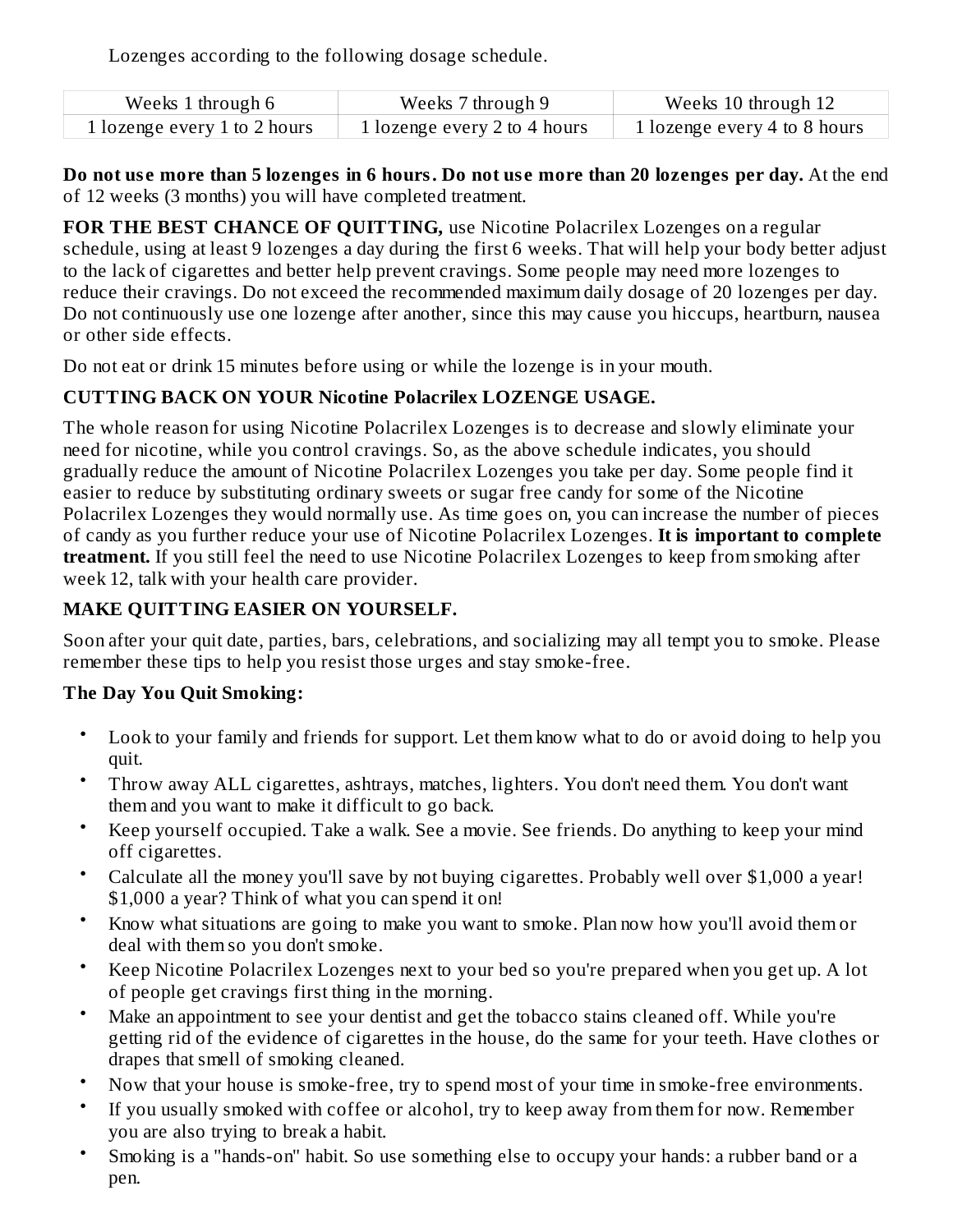- Now's a good time to get active. Find activities to take your mind off cigarettes and relax. Take up jogging, swimming, or walking.
- Don't stress out about gaining weight. Dieting now may weaken your efforts to quit smoking. Eat sensibly and exercise daily; drink large quantities of water and fruit juices; this can help your chances of staying smoke-free.
- Laugh. Watch a sitcom. Read a comic book. It really helps.

REMEMBER: Urges to smoke are temporary. They'll pass, even if you don't smoke.

## **WHAT YOU CAN EXPECT.**

As you are successful at staying smoke-free, initially you will probably notice a few of the following typical withdrawal symptoms, so don't be surprised. Use of Nicotine Polacrilex Lozenges reduces these symptoms, but may not eliminate them entirely. They will go away with time. Stay focused on your goal of becoming an ex-smoker. Research shows that if you manage to avoid all smoking in the first week (that means not having a single puff), your chances of success increase dramatically.

**The First Few Days.** You may feel nervous or irritable or have difficulty concentrating during the first few days after you quit smoking. Your body needs time to regain balance. Initially, you might feel a little out of sorts, get headaches, feel light-headed, or have trouble sleeping. Your smoker's cough may get worse before it improves. But fear not, it's a positive sign. Coughing helps clean your lungs of the tar residue you got from smoking.

**After a Couple of Weeks.** Your confidence and ability to cope with urges to smoke should be getting stronger. But don't be over-confident and think you can smoke just one cigarette. Even now, having even a single puff can lead to a return to smoking cigarettes regularly. Be prepared, and remember why you wanted to stop smoking.

Have you noticed that your sense of taste and smell has improved? You are probably coughing less and finding it easier to breathe. You've also probably noticed your withdrawal symptoms are subsiding (though don't worry if they're still there: they last longer for some people). These are all positive signs that your body is getting used to your success at stopping smoking.

**By The End of The First Month.** You are less likely to have cravings for cigarettes as often. However sudden cravings may still happen, and when they do, be on your guard, as they can be strong and seem to come out of the blue. Be prepared for these challenging times. The key is do what you can so these unexpected cravings can't beat you. Keep focused on the ways non-smokers are more attractive than smokers. Their breath smells better. Their clothes and hair are fresher. Their teeth are cleaner and brighter. Their skin is less likely to wrinkle. Not smoking around children and your friends is also healthier for them too.

## **What If You Do Slip And Smoke?**

"What if I relapse?" One cigarette is a slip-up, but it's not the end of the quit effort. Everybody slips at something. The key is this: forgive yourself and stop at that one cigarette. Don't let this slip ruin your good intentions, keep at your quit attempt. So, throw out your cigarettes and continue with your quit attempt, keeping in mind what went wrong and led to the slip.

If you do go back to smoking, certainly don't throw out your Nicotine Polacrilex Lozenges. Keep them for the next time you're ready to quit. In fact research says that even if you are back to smoking regularly the best thing you can do is learn and try again.

Try to understand the reason you had those cigarettes that made you slip. That's important, because now you can plan better to deal with these moments next time. It's true you stumbled, but don't think of yourself as having failed. Encourage yourself by treating the last attempt as a learning experience, even a "trial run" for the real thing.

Take a look at the usage instructions and check that you used the Nicotine Polacrilex Lozenges correctly and for the full 12 weeks of the program. When you try again make sure you use enough and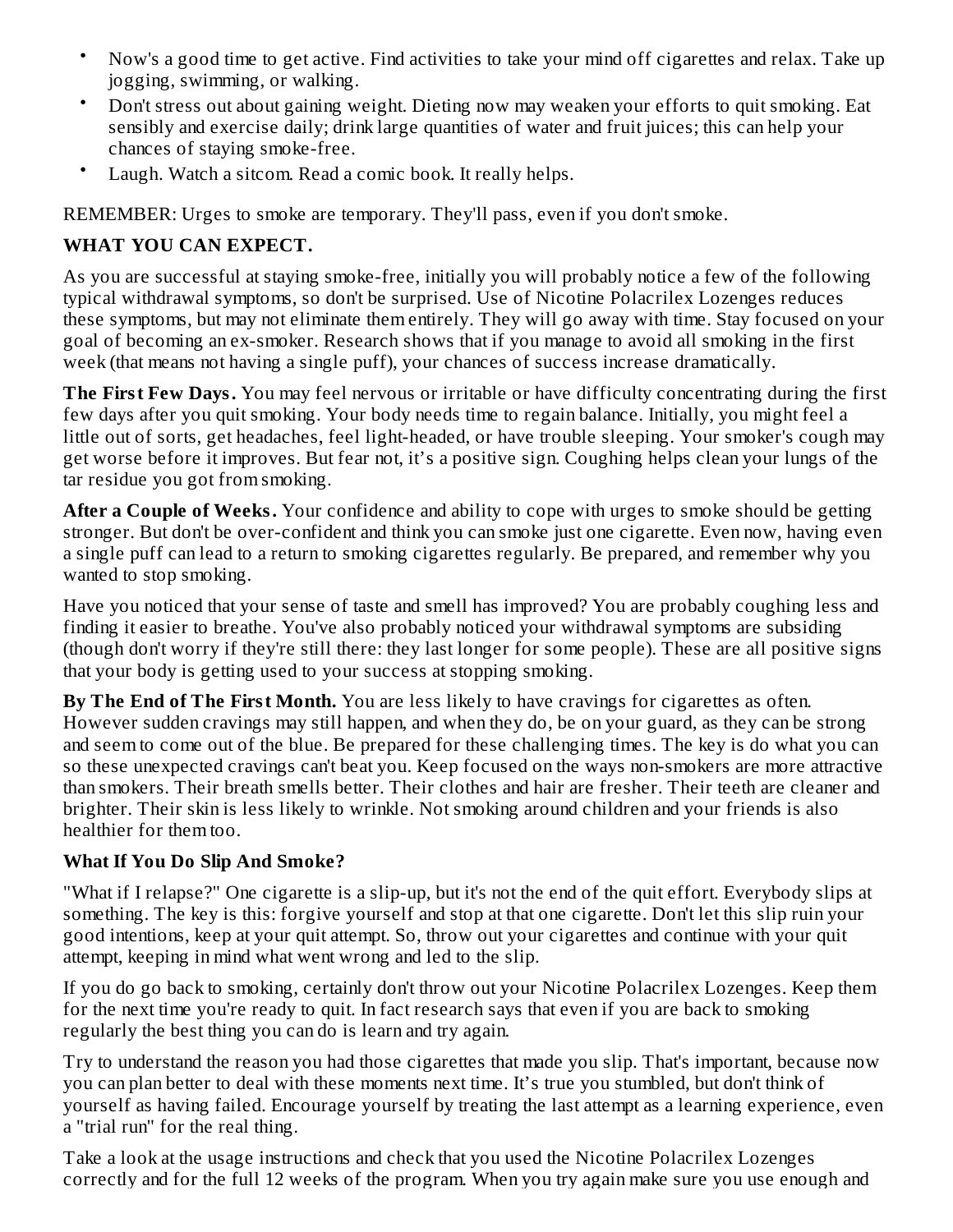correctly and for the full 12 weeks of the program. When you try again make sure you use enough and the right way. That way you'll be best equipped to deal with the unexpected cravings.

Don't forget; quitting isn't easy and it takes practice to do anything. Stopping smoking is no different.

# **YOU'VE MADE IT.**

Once your twelve week quitting program is over, you've taken your last Nicotine Polacrilex Lozenge. Now you are both cigarette and nicotine-free. Get up and give yourself a standing ovation. We mean it. Do you realize that you have just done a really difficult thing?

Now's a good time to think back on the process. Think of all your reasons for quitting smoking. Think of your goals. Think of how they're going to be a reality now.

Think of what you're going to do with your newly liberated cigarette money. The places you can now go smoke-free. Think of the extra time you may have added to your life and what you can do with it. And although you may still experience the occasional temptation, and cigarettes still want you back, think positively. Think forward. And consider yourself a proud non-smoker.

## **FREQUENTLY ASKED QUESTIONS.**

## **1. When I stop smoking and start using Nicotine Polacrilex Lozenges how will I feel?**

Nicotine Polacrilex Lozenges help reduce cravings, but be prepared for some nicotine withdrawal symptoms. After you stop smoking they can begin almost at once and are normally at their strongest during the first three or four days. For some people, any of the following may occur:

- unexpected craving or urges for cigarettes
- anxiety, irritability, restlessness, mood changes, nervousness
- drowsiness
- trouble concentrating
- increased appetite and weight gain
- headaches, muscular pain, constipation, fatigue

Nicotine Polacrilex Lozenges are designed to reduce the craving for nicotine you used to satisfy with cigarettes. Nicotine Polacrilex Lozenges can also help provide relief from other withdrawal symptoms such as irritability and nervousness.

# **2. Are Nicotine Polacrilex Lozenges just swapping one type of nicotine addiction for another?**

Nicotine Polacrilex Lozenges do contain nicotine, however there is probably less nicotine in your daily dose of lozenges than in your cigarettes. Nicotine Polacrilex Lozenges give you enough nicotine to help you combat the physical withdrawal symptoms so you can cope with the mental side of stopping smoking. Also, since the nicotine from the lozenges goes into your bloodstream more slowly, it produces less of the effects of nicotine that people find rewarding. In fact, when used as directed in the 12 week program, Nicotine Polacrilex Lozenges gradually wean you off your dependence for both nicotine and cigarettes.

## **3. Can Nicotine Polacrilex Lozenges do any harm?**

Some people with conditions like heart disease or people taking prescription medicine for asthma or depression should not use this product without talking to their doctor - check the IMPORTANT WARNINGS on the front of this leaflet. You may also experience side effects such as hiccups, mouth or throat irritation, heartburn or other stomach problems such as nausea especially if Nicotine Polacrilex Lozenges are chewed or swallowed. In any case, Nicotine Polacrilex Lozenges do not contain the tar, carbon monoxide, and other toxins present in cigarette smoke.

## **4. Will I put on weight?**

In the first couple of months after quitting smoking, some people do put on a few pounds. But think of it this way. Overall, you'll be healthier and look better. You can always tackle your weight by changing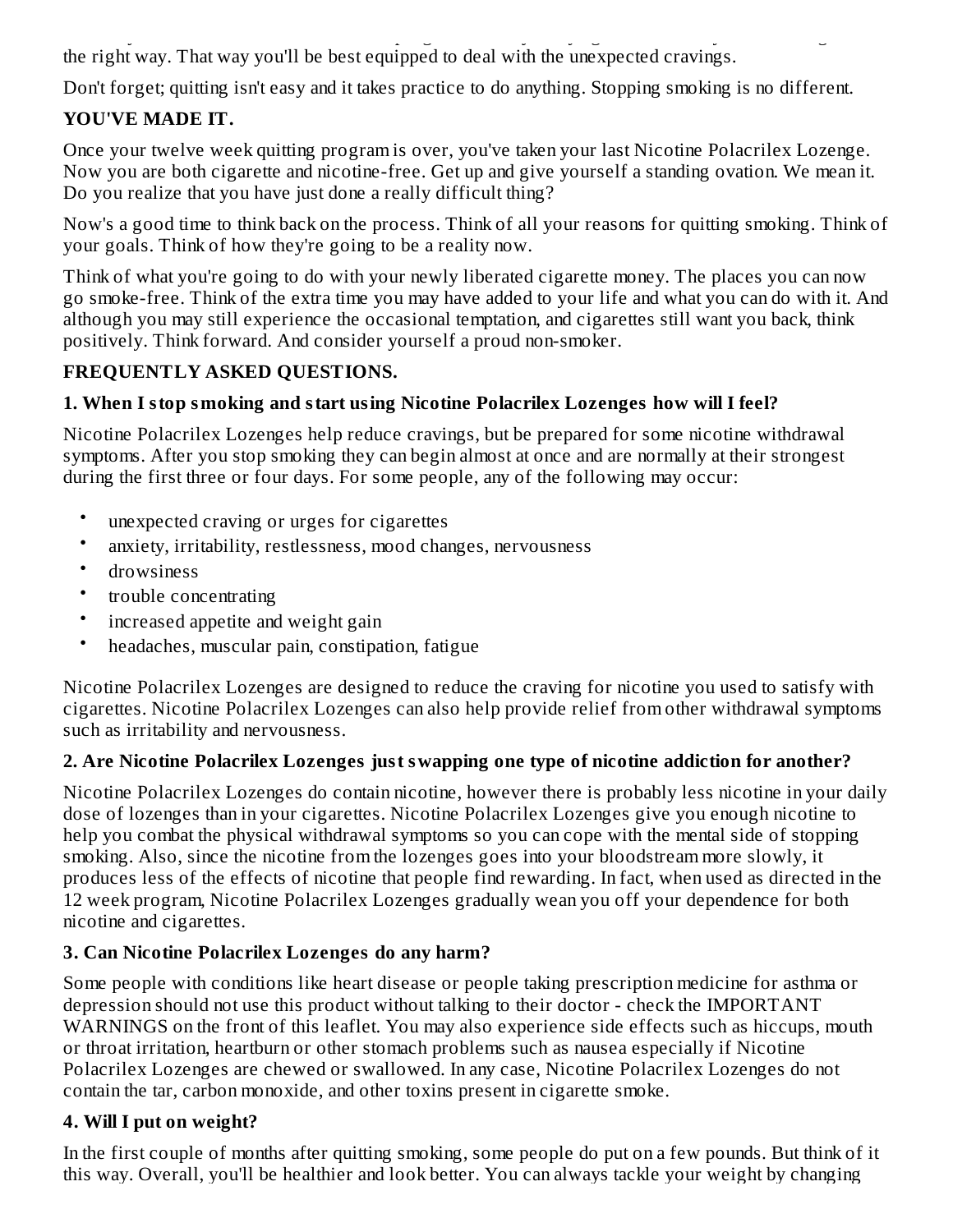your diet and increasing the amount you exercise once you have gotten through the difficult part of stopping smoking.

## **5. Does taking Nicotine Polacrilex Lozenges cost more than smoking?**

If you normally smoke a pack and a half a day, your total cost of using Nicotine Polacrilex Lozenges during the 12-week period should be less than smoking. But guess what? After you've finished the Nicotine Polacrilex Lozenge program all that money you used to spend on cigarettes is now savings. And think of the health issues you'll hopefully be able to avoid.

## **6. What if I have a cigarette and start smoking?**

Don't panic. First, don't think badly of yourself. Throw away your cigarettes and forgive yourself. Then think about what went wrong and get back on track. In fact people who have already tried to stop smoking are more likely to be successful the next time.

## **CHALLENGES TO WATCH FOR.**

Once you quit smoking, you are likely to experience periodic, and sometimes intense, temptations to smoke. Certain situations present special challenges. Some common ones include:

*Stress and upset.*

When you are feeling stressed or upset, you may think a cigarette will make everything better. It won't. Find other ways to relax and unwind.

### *The blues.*

You may be especially vulnerable when you feel bored or blue. Remember that having a cigarette will just make you feel worse.

*Smoking cues.*

Seeing cigarettes or watching other people smoke can trigger temptation. Remember that you choose not to smoke anymore.

## *Alcohol.*

Drinking and smoking seem to go together, and alcoholic beverages may weaken your resolve, making drinking dangerous to your quit effort. Avoid drinking early in your quit effort, and try to drink with non-smokers.

## *Automatic slips.*

Sometimes you may find yourself preparing to smoke without even realizing it. Watch out for those moments when your hand seems to 'automatically' reach for a cigarette.

Watch out for these situations: they can trigger a relapse. You probably know which one(s) are most dangerous for you; plan ahead to deal with the situation effectively. Always remember that you're trying to break a habit, and the most important thing is to do something to combat the urge in these situations.

# **COPING AFTER QUITTING.**

The key to staying smoke-free is to prepare for and cope with challenges as they occur. If you find yourself tempted to smoke, do something! Here are some things to consider.

- Escape. Leave the situation, even for a few minutes. Most temptations don't last long.
- Distract yourself. Get your mind off smoking. Think of something else or get busy with something.
- Relax. Don't let stress get to you. Think of pleasant, relaxing things; breathe slowly and regularly. Let the stress drain out of you.
- Talk yourself out of it. What you say to yourself matters. So, remind yourself how important it is for you to quit; remind yourself you can't have just one; or just command yourself to STOP.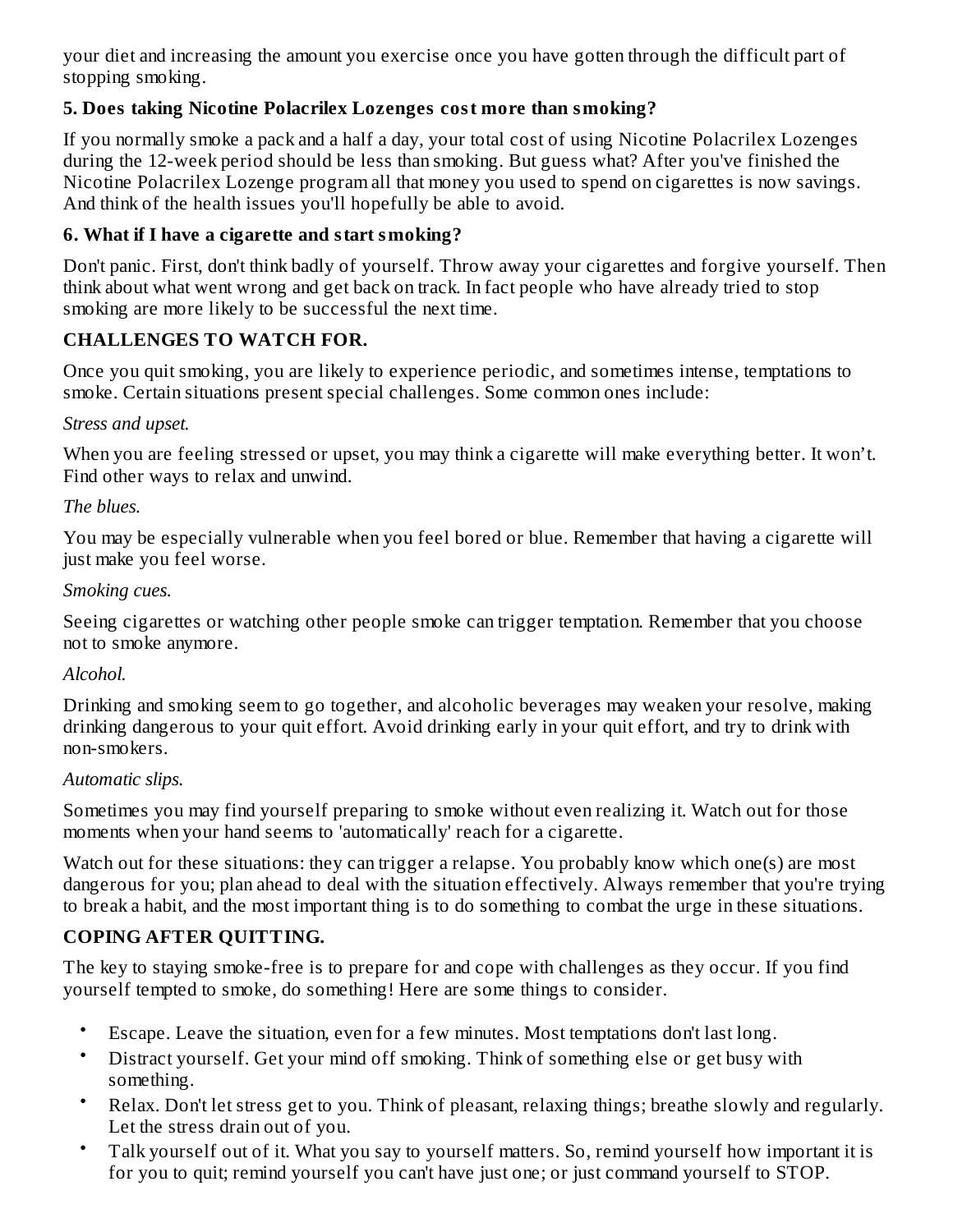### **For more information pleas e visit www.SmokeFreeHabits.com**

Packaged By Perrigo® Allegan, MI 49010

# **WALLET CARD**

My most important reasons to quit smoking are:

# **WALLET CARD**

# **WHERE TO CALL FOR HELP:**

American Lung Association 1-800-586-4872

American Cancer Society 1-800-227-2345

American Heart Association 1-800-242-8721

Quitting Buddy or Friend who has Quit

: 87300 00 J2

*Free Personalized Plan*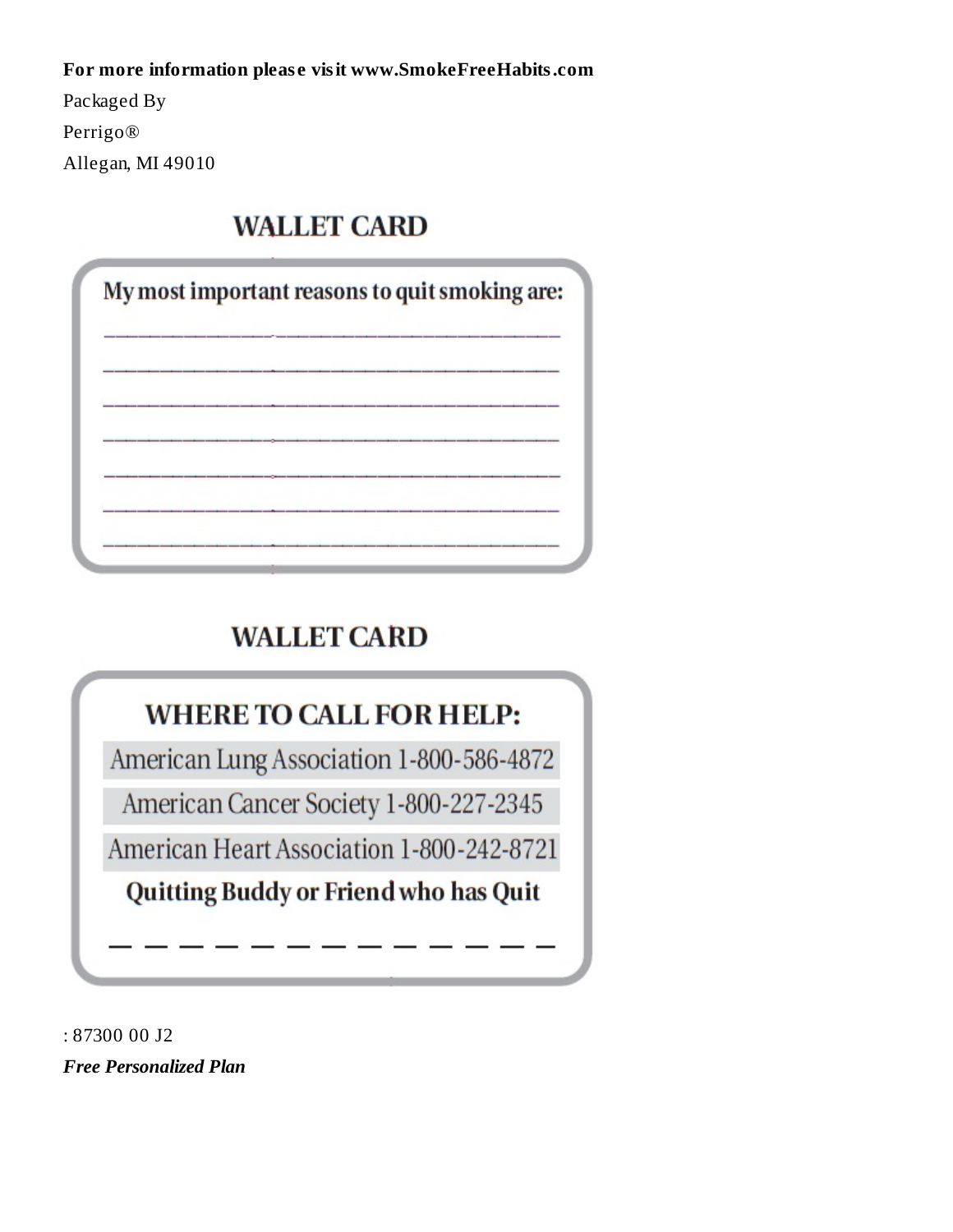

### *Begin Right Now!*

Having a plan will help you in your efforts to stop smoking.

We can help! Follow the simple steps below to receive your valuable personalized Smoke Free Habits plan and many other stop smoking tools and resources.

### *How To Enroll*

Stopping smoking involves breaking your physical addiction and changing your behavior. You will use Nicotine Polacrilex Lozenges to help break your physical addiction, while your free personalized plan will help you develop healthier behaviors.

To enroll:

- Go online to www.SmokeFreeHabits.com
- Enter the first five digits of the UPC number from the box.
- Answer the questions about yourself.
- Print your personalized plan.

(If you don't have access to the Internet, you can call 1-866-751-9303, answer questions, and your plan will be mailed to you in a few days.)



## *What You Will Receive*

Here are the free tools and resources that you will receive based on how you sign up for the program:

|                              | Online      | <b>By Phone</b> |
|------------------------------|-------------|-----------------|
| Personalized 12-Week Plan    | immediately | by mail         |
| <b>Buddy Brochure</b>        | immediately | by mail         |
| Personal Wellness Assessment | immediately |                 |
| Week 2 Helpful Tips          | X           |                 |
| Week 3 Helpful Tips          | Χ           | by mail         |
| Week 4 Helpful Tips          | X           |                 |
|                              |             |                 |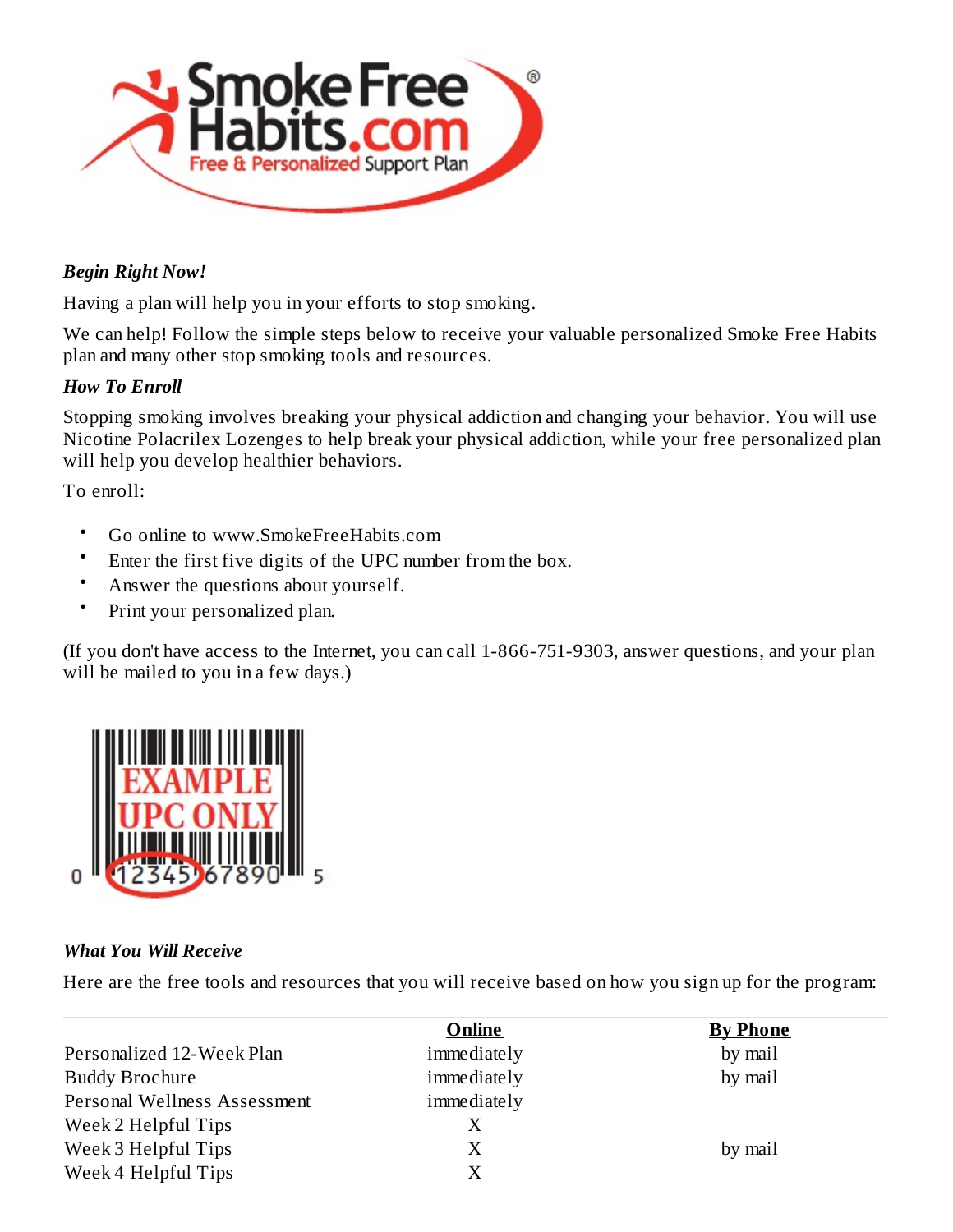| Week 6 Helpful Tips         |   | by mail |
|-----------------------------|---|---------|
| Week 9 Helpful Tips         | X |         |
| Week 12 Certificate of      |   | by mail |
| Accomplishment              |   |         |
| <b>Online Drug Database</b> | X |         |
| Daily Health News           | X |         |

### *Tips To Get Started*

- 1. Follow your personalized Smoke Free Habits support plan.
- 2. Be sure to use Nicotine Polacrilex Lozenges as directed.
- 3. Throw away all of your cigarettes, lighters, and ashtrays.
- 4. You may feel urges to smoke, but they usually pass in 2-3 minutes. When you feel an urge, do something else. Take deep breaths and let them out slowly. Drink a glass of water.
- 5. Carry things to put in your mouth, like gum, hard candy or toothpicks.
- 6. Be active. Take a walk with a friend, ride your bike, walk the dog, play tennis.
- 7. Go to places where you are not allowed to smoke, like the movies or the mall. Try to steer clear of places where you usually smoked, like a break room at work or a favorite bar.
- 8. Ask friends or family for support whenever you need it.

# **PLACE THESE REMINDERS ON YOUR CALENDAR:**

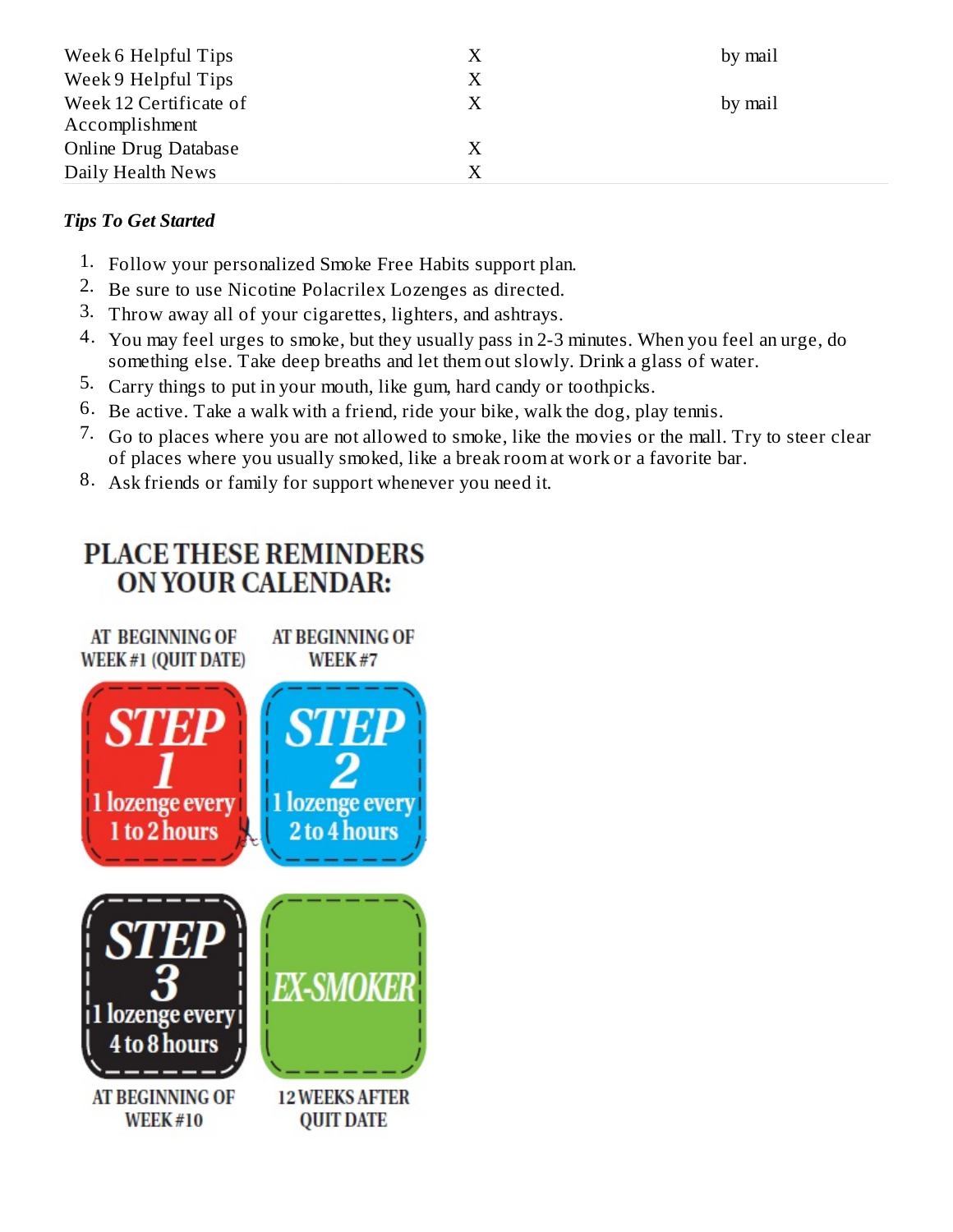## **Principal Display Panel**

Mint

Nicotine Polacrilex Lozenge 4 mg (nicotine)

Stop Smoking Aid

QuitTube®

Includes User's Guide

FOR THOSE WHO SMOKE THEIR FIRST CIGARETTE WITHIN 30 MINUTES OF WAKING UP.

If you smoke your first cigarette MORE THAN 30 MINUTES after waking up, use Nicotine Polacrilex Lozenge, 2 mg

4 mg

Compare to active ingredient of Nicorette® Lozenge

100% SATISFACTION GUARANTEED

72 Lozenges, 4 mg Each

(3 QuitTube® Containers of 24)